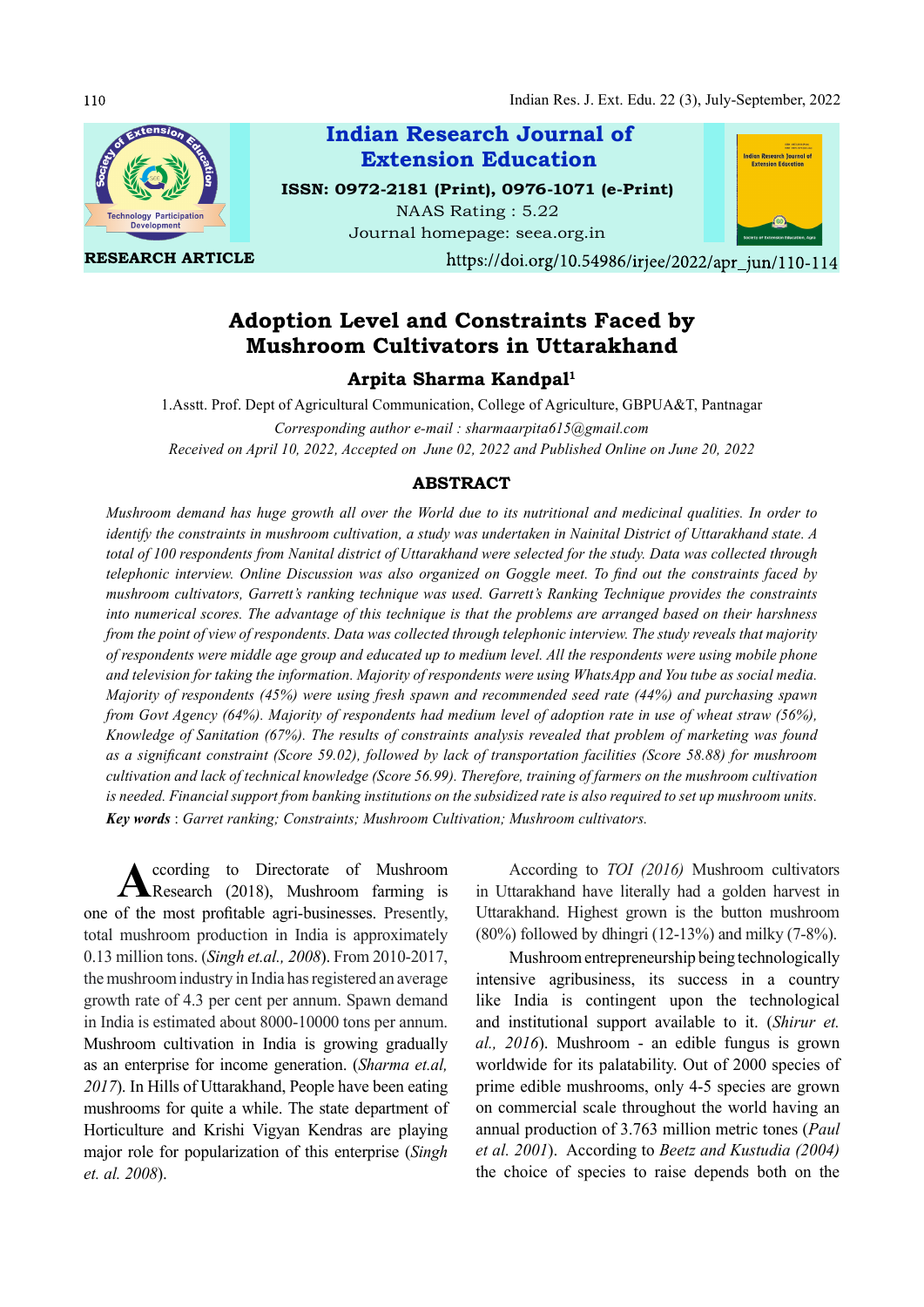Indian Res. J. Ext. Edu. 22 (3), July-September, 2022

growth media available and on market considerations. Oyster mushrooms, which grow on many substrates, are easiest for a beginner. Shiitake mushrooms already have earned considerable consumer demand. Researches showed that in Uttarakhand people are interested in mushroom cultivation but due to lack of knowledge, information and education people are not able to start their enterprise related to mushroom. (Lucier et. al, 2003). Mushroom cultivation is an ideal complementary enterprise for poultry farmers, since it can be grown within a limited space and short intervals (Sawant et al., 2001). Mushroom cultivation is the most economical way of upgrading lignocellulolytic waste and hence, is the way to increase the income of the farmers other than field crops, which ultimately increase the human resource directly or indirectly (Singh et al., 2003). Although so many programme have been initiated but still many of the mushroom cultivators were unaware on many aspects. (Patterson, 2003). Sharma et.al (2020) reported that people were unaware of many aspects and are facing many constraints. Keeping view in mind, the present study has been under taken to find out the adoption level and constraints faced by the respondents in improved mushroom cultivation techniques with the following objectives:To study the general information of mushroom cultivators.

- i. To find out the adoption level of mushroom cultivators.
- ii. To assess various constraints faced by mushroom cultivators.

### METHODOLOGY

This study was undertaken to study the constraints perceived by mushroom cultivators in Bhimtal block of Nainital district in Uttarakhand. Total Five villages viz; Banna, Syalikhet, Ghingrani, Songaon, Pandeychhor were selected purposively for the study. Total 25, 15, 25, 15, 20 mushroom growers were selected from the respective villages. Data was collected in month of December 2021. Total 100 mushroom cultivators were selected through purposive sampling method. The descriptive research design was used to meet out the objectives set forth for the study. Data was collected through telephonic interview. To measure the extent of adoption modified adoption index of Kushwah and Chaudhary (2015) was used. Online meeting on Google meet was also organized to study the problems faced by the farmers in mushroom cultivation.

Garrett's Ranking Technique was applied to study the constraints into numerical scores.

Application of the Garret's Ranking Technique: An attempt is made to recognize the problems faced by the mushroom growers in the cultivation of Mushroom. The identified problems of mushroom growers in the cultivation of Mushroom are ranked by making use of Garrett's Ranking Technique with the help of the following formula:

Percent position = 
$$
100 \text{ (Rij-0.5) / Nj}
$$

Where,

 $Rij = Rank$  given for the ith variable by jth respondents  $N<sub>i</sub>$  = Number of variables ranked by jth respondents

# RESULTS AND DISCUSSIONS

General Information of respondents: The results of the study on socio-personal and communication characteristics of mushroom cultivators are depicted in Table 1.

Age: Data pertaining to age of mushroom cultivators are presented in Table1. Majority of respondents were age group 31-40 year (43%) followed by more than 40 year (30%) and young people below 30 years were 27 per cent in number. Thus, majority of respondents belonged to middle age group. The findings are supported with Sharma (2021).

Education: A medium level of education was observed among mushroom cultivators. Majority of respondents

Table 1. General Information of Mushroom Cultivators

| Characteristics                     | Categories             | No. | $\frac{0}{0}$ |
|-------------------------------------|------------------------|-----|---------------|
| Age                                 | Young $<$ 30           | 27  | 27            |
|                                     | Middle 31-40           | 43  | 43            |
|                                     | Old > 40               | 30  | 30            |
| <b>Educational Level</b>            | No formal education    | 18  | 18            |
|                                     | Primary education      | 25  | 25            |
|                                     | Secondary education    | 52  | 52            |
|                                     | Graduation             | 5   | 5             |
| <b>Information Sources Internet</b> |                        | 98  | 98            |
|                                     | Television             | 100 | 100           |
|                                     | Radio                  | 58  | 58            |
|                                     | Print media            | 89  | 89            |
|                                     | Mobile phone           | 100 | 100           |
|                                     | Extension agent        | 35  | 35            |
|                                     | Neighbours and friends | 45  | 45            |
| Use of social media                 | Facebook               | 98  | 98            |
|                                     | WhatsApp               | 100 | 100           |
|                                     | You Tube               | 97  | 97            |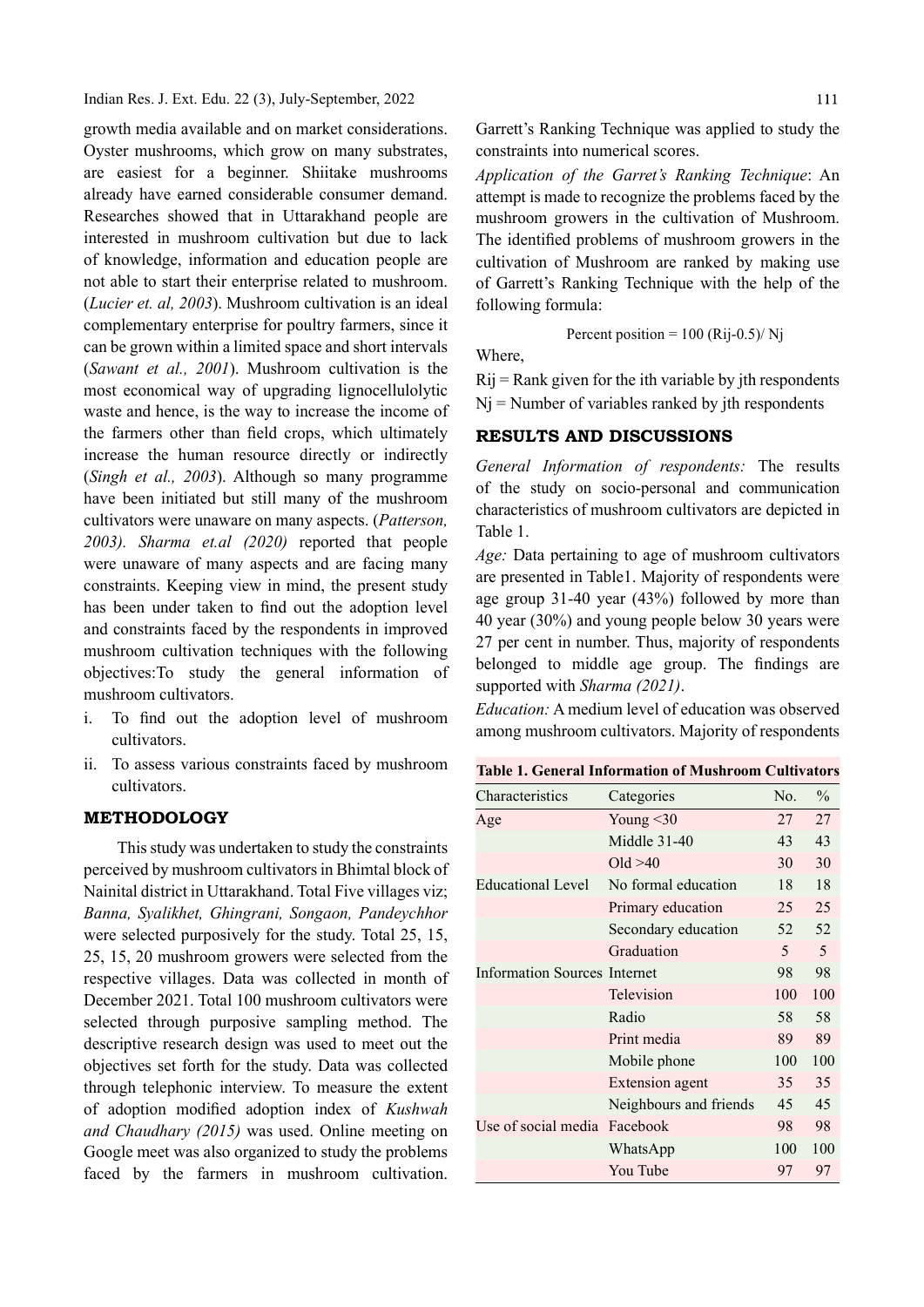(52%) were educated upto the secondary level followed by primary education 25 per cent and No formal education 18 per cent. Only 5 per cent respondents were graduate. Thus, this can be observed that majority of respondents were literate. The findings gain support from Tanni et. al (2012).

Use of Information sources: People are using different types of information sources. All the respondents were using television and mobile phone. Majority of respondents (98%) were using Internet followed by print media (89%). Total 45 per cent respondents were interested to take information from Neighbours and Friends followed by extension agents (35%). Total 58 per cent respondents were using radio as an Information Communication tool. Today is the ICTs era. People are using various information communication sources to take information on different aspects. These findings were supported with Sharma (2021) that majority of respondents were using mobile phone and television as the source of information.

Use of social media: Today social media play a very important role to aware the people on different aspects. Table 1 depicts that all the respondents (100%) were using WhatsApp followed by Face book (98%) and You Tube (97%). Various researches showed that WhatsApp is best social media app to communicate the information on different aspects. The findings are in line with Sharma (2020).

It is found from Table 2 the majority (45%) of the respondents had high use of fresh spawn, while 32 per cent had medium use of fresh spawn. It indicates that respondents were aware about the quality of spawn. They do not know about the problems or losses found by the use of old mushroom seed. In case of recommended seed rate, it is evident from Table 1, that majority (44%) of respondents were using recommended appropriate seed rate, while 38 per cent had medium and 18 per cent had low use of recommended seed rate Adoption rate was high in the respondents. The adoption of wheat straw in bagging was concerned, majority (56%) of the respondents from had medium use of wheat straw in bagging, while 27 per cent had high use of wheat straw in mushroom bag and 17 per cent had low use of wheat straw. Thus, it can be concluded that respondents had higher extent of adoption of wheat straw, i.e. congenial media for the mushroom production. Similar findings concluded by (Sharma and Singh, 2018). It is evident from the Table 2, majority (67%) of the respondents had medium

Indian Res. J. Ext. Edu. 22 (3), July-September, 2022

Table 2. Distribution of respondents according to their adoption of mushroom cultivation practices

| Practices               | Adoption level | No.            | $\frac{0}{0}$  |
|-------------------------|----------------|----------------|----------------|
| Use of fresh spawn      | Low            | 23             | 23             |
|                         | Medium         | 32             | 32             |
|                         | High           | 45             | 45             |
| Recommended Seed Rate   | Low            | 18             | 18             |
|                         | Medium         | 38             | 38             |
|                         | High           | 44             | 44             |
| Use of Wheat straw      | Low            | 17             | 17             |
|                         | Medium         | 56             | 56             |
|                         | High           | 27             | 27             |
| Knowledge of Sanitation | Low            | $\overline{4}$ | $\overline{4}$ |
|                         | Medium         | 67             | 67             |
|                         | High           | 29             | 29             |
| Private agency          | Low            | 76             | 76             |
|                         | Medium         | 19             | 19             |
|                         | High           | 5              | 5              |
| Govt Agency             | Low            | $\mathfrak{D}$ | $\overline{2}$ |
|                         | Medium         | 34             | 34             |
|                         | High           | 64             | 64             |
|                         | Low            | 18             | 18             |
| Control of disease      | Medium         | 59             | 59             |
|                         | High           | 23             | 23             |

knowledge of sanitation; while 29 per cent had medium knowledge of sanitation and 4 per cent had low knowledge of sanitation. Thus, it can be concluded that respondents showed medium knowledge of sanitation and it showed they have good adoption in respect of button mushroom cultivation. Majority (76%) of the respondents had low purchase of spawn from private agency; while 19 per cent respondents showed medium purchasing of spawn from private agency and 5 per cent had high level of high purchase of spawn from private agency. Thus, it can be concluded that respondents from showed low adoption of purchase of spawn from the private agency. They were not shown interest to purchase the seed from the private agency. It is evident from the Table 1 that the majority of the respondents had high purchase of spawn through govt. agency; while 34 per cent had medium purchase of spawn through govt. agency and 2.00 per cent had low purchase of spawn from the govt. agency. Thus, it is observed the respondents from showed high adoption of purchase of spawn through govt. agency.

The average score and ranks of different constraints are shown in the above Table 3. The commercial aspect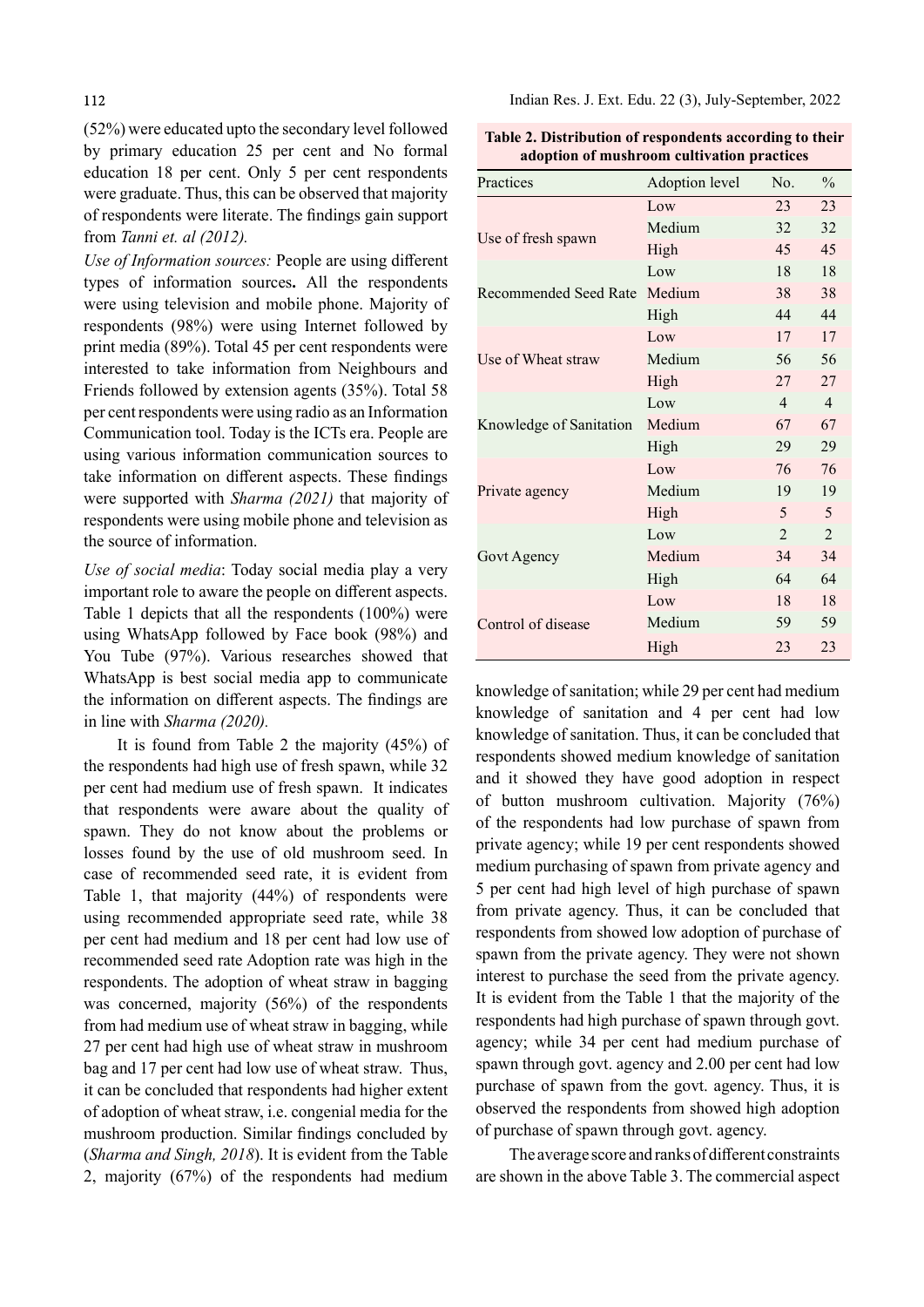| Table 5. Constraints perceived by musicioum cultivators (18–100) |                                |                  |                   |                           |              |                  |              |                          |  |  |
|------------------------------------------------------------------|--------------------------------|------------------|-------------------|---------------------------|--------------|------------------|--------------|--------------------------|--|--|
| Category                                                         | Ranks given by the Respondents |                  |                   |                           |              |                  |              |                          |  |  |
|                                                                  | I <sup>st</sup>                | II <sub>nd</sub> | III <sup>rd</sup> | $\mathbf{IV}^{\text{th}}$ | $\rm V^{th}$ | VI <sup>th</sup> | <b>VIIth</b> | <b>VIII<sup>th</sup></b> |  |  |
| Non-availability of spawn and manure                             | 13                             | 20               | 29                | 17                        |              |                  | 12           |                          |  |  |
| Lack of separate storage unit for mushroom                       | 13                             | 23               | 20                | 20                        | 17           | 12               | 5            | $\theta$                 |  |  |
| Lack of technical knowledge                                      | 24                             | $\overline{4}$   | 6                 | 27                        | 13           | 10               | 21           | $\overline{4}$           |  |  |
| Problem of marketing                                             | 15                             | 33               | 21                | 14                        | 13           | 10               | 3            |                          |  |  |
| Lack of transportation facility                                  | 29                             | 24               | 13                | 10                        | 8            | 14               | 8            | 4                        |  |  |
| Problems of pest and disease                                     | 12                             | 5                | 10                | 3                         | 35           | 21               | 17           | 7                        |  |  |
| High investment on infrastructure                                |                                | 4                | 8                 | 6                         |              | 17               | 24           | 40                       |  |  |
| Shortage of labour                                               |                                | $\theta$         | $\overline{4}$    | 5                         | 10           | 15               | 20           | 54                       |  |  |

Table 3. Constraints perceived by mushroom cultivators (N=100)

is yet to take a front seat to meet market challenges. However, the market challenges can only be met if problems of mushroom cultivators are identified and prioritized for further improvement. Based on the Garret's Ranking Technique it was calculated that 'Marketing problem' is the major problem with highest Garret score of 6846 and an average score of 59.02. Accordingly, 'Lack of transportation facility' with average scores of 6831 and an average score of 58.88 is represented second. The calculation with an average score of 56.99 ranked 'Lack of technical knowledge' to third. 'Non-availability of Spawn and Manure' with average score of 55.35 ranked IV. Lack of separate storage unit for mushroom was found constraints having score of 51.59 ranked V followed by Problems of Pest and Disease ranked VI and High investment on infrastructure ranked VII. Shortage of labour was also constraint score 31.58 ranked VIII.

Table 4 depicts the percent positions, calculated value and Garret value of the constraints. The Garret ranks were calculated by using appropriate Garret Ranking formula. Based on the Garret ranks, the garret value was calculated. Garret tables and scores of each constraint in the above table and multiplied to records scores in table 5, finally by adding each row, the total Garret scores were obtained.

Table 5 depicts ranking scores calculation by Garret Ranking method. Based on the Garret's Ranking Technique it was calculated that 'Marketing problem' is the major problem with highest Garret score of 6846 and an average score of 59.02. Accordingly, 'Lack of transportation facility' with average scores of 6831 and an average score of 58.88 is represented second. The calculation with an average score of 56.99 ranked 'Lack of technical knowledge' to third. 'Non-availability of Spawn and Manure' with average score of 55.35

ranked IV. Lack of separate storage unit for mushroom was found constraints having score of 51.59 ranked V followed by Problems of Pest and Disease ranked VI and High investment on infrastructure ranked VII. Shortage of labour was also constraint score 31.58 ranked VIII.

Problem of marketing is a big constraint of entrepreneurs. Majority of people want to start their enterprises but the major problem is marketing of products. To solve this problem four to five villages should start a food mart like channels so that people can keep their products here for sale. One of the good solutions of marketing a product is people can start online marketing of products. Thus, Training on how to start food mart of online marketing should be organized.

Lack of transportation facility is also one of the major challenges. To solve this problem, a group of farmers should arrange the vehicle for products sale. Thus, training on group dynamics or SHGs formation should be organized.

Lack of technical knowledge is also big challenge. Thus, training on mushroom cultivation should be organized. Non-availability of Spawn and Manure is also one of the big challenges. Thus, training on from where people can collect spawn will be organized.

Lack of separate storage unit for mushroom, High investment on infrastructure, Shortage of labour are also major constraints in mushroom cultivation. Thus, training will be organized on above issues.

Today is the ICTs era. People can take the information through You tube video, Facebook pages or from the WhatsApp group. Thus, the knowledge on how to use online media is necessary. There is a need to provide such type of knowledge to the mushroom growers.